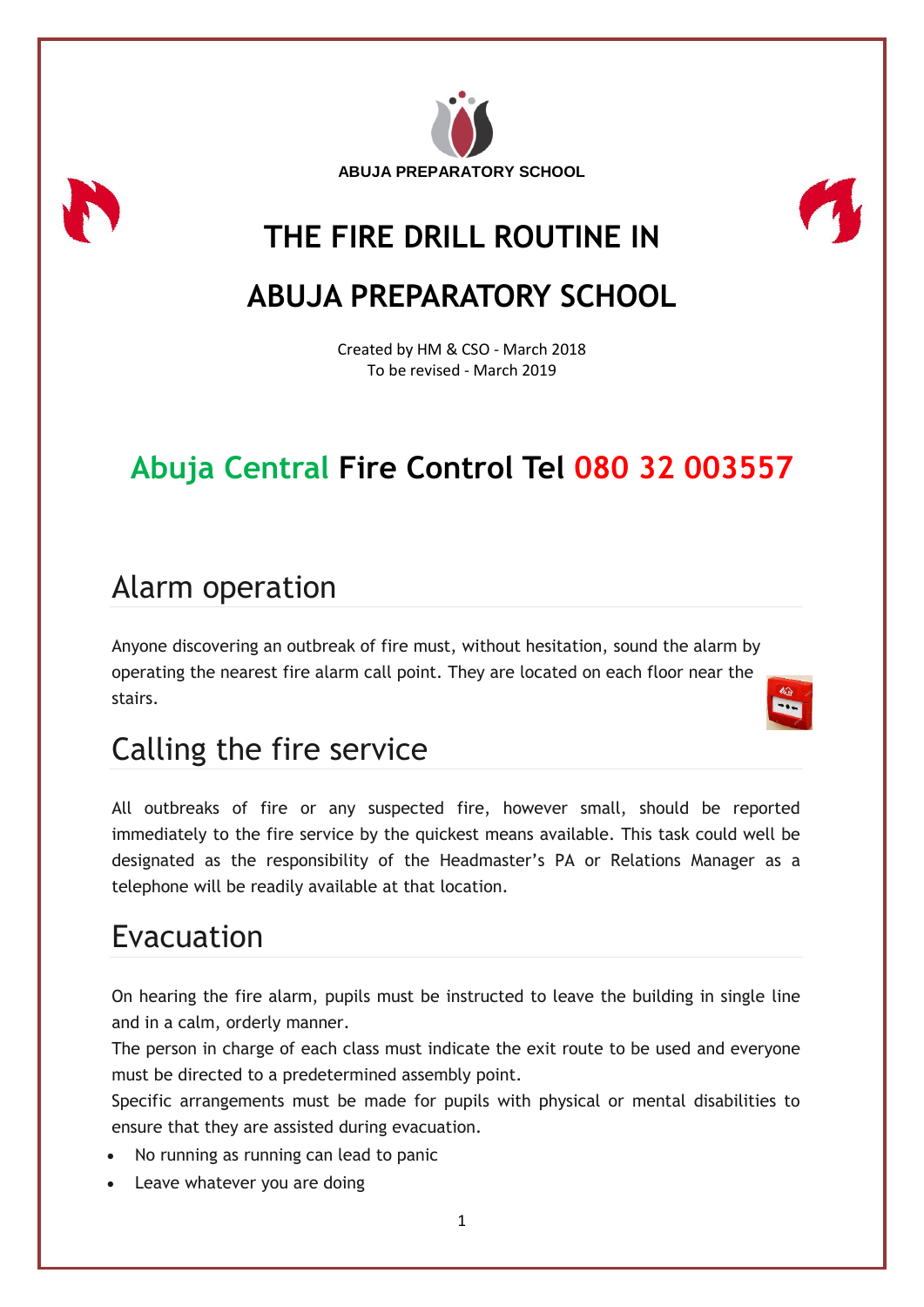- On the staircases, everyone must descend in single file. Overtaking of classes or individuals must not be permitted.
- Follow shortest and safest route to muster point.
- Anyone who is not in class when the fire alarm sounds must go immediately to the assembly point.
- Assemble children at muster point located on the school football field.
- Take a roll call.
- Ensure that the school emergency service has been informed.
- The Fire Marshals on each floor should the check the floors (classrooms, toilets, office, kitchen etc)
- No one must be allowed to re-enter the building until told to do so by the fire service in attendance, or, in the case of a fire evacuation drill the senior person in charge.

# Assembly

An area outside the school premises must be designated as an assembly point. It must be clearly marked and easily identified by anyone who may be on the school premises. It must be far enough away from the school premises to give protection from the heat and smoke given off by a fire. It should be in a position that does not put pupils and staff at risk by emergency vehicles responding to the incident.

# Roll call

Teachers should bring the register (if possible) for the roll cal. They should use the following instructions:

- Immediately after classes have assembled at the assembly point, a roll call or count must be made to check that no-one is still inside.
- Any parents, visitors or contractors on the premises at that time must be included.
- The count at the assembly point must be checked with the attendance registers and visitors book to verify that everyone is out of the building.
- Attendance registers and visitor's books should be held at a central point and must be brought to the assembly point when the alarm sounds.
- Teacher should raise the red card to seek attention and green card if all clear. Each teacher must report to the nominated person in charge of the evacuation to verify that everyone in their charge is accounted for or to inform him/her of the number of people missing.

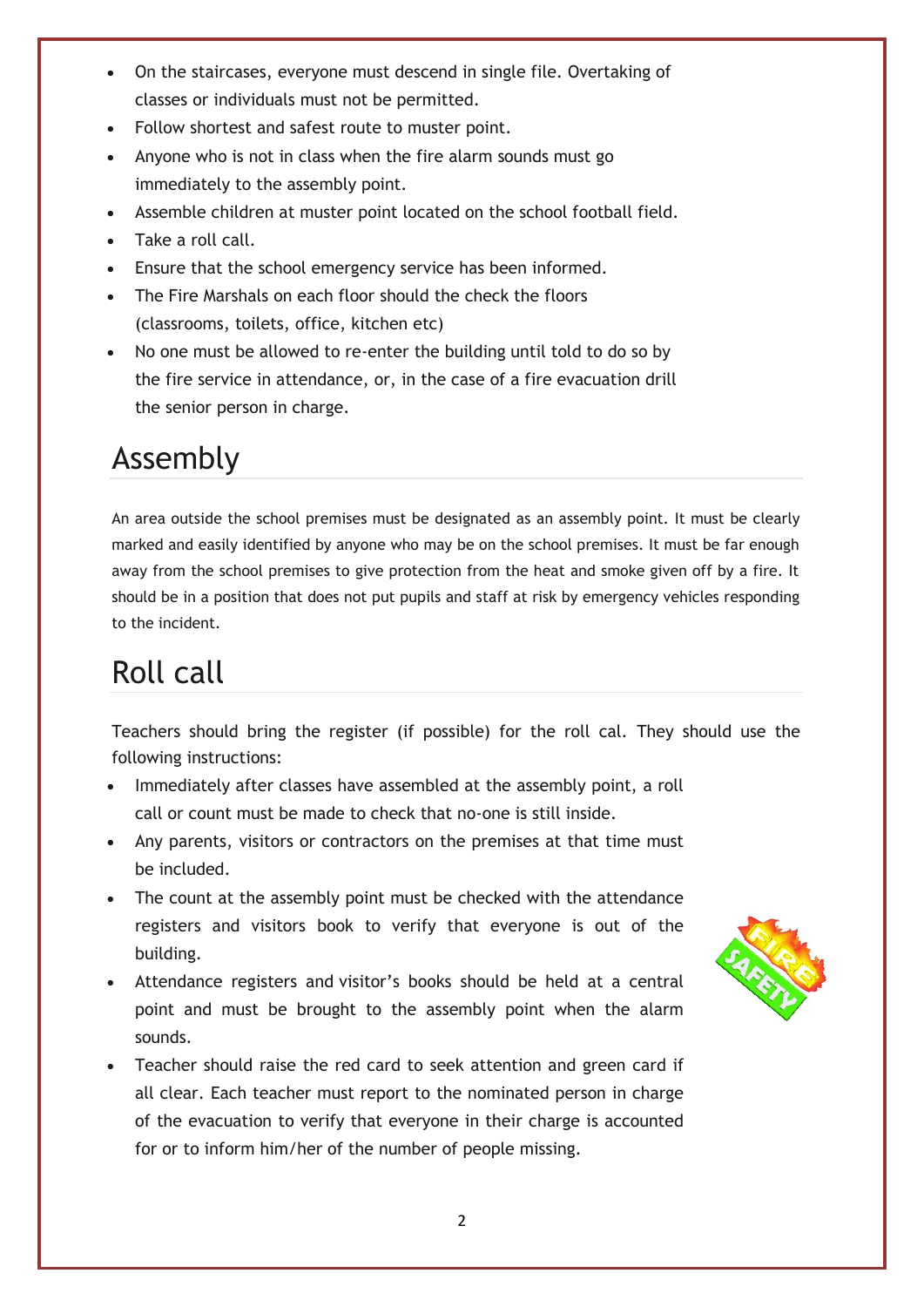### Meeting the fire service

The CSO must identify him/herself to the fire service on their arrival. This will allow the fire officer to decide the necessary actions to be carried out by the fire service.

Typical information the fire service will want to know:

- Is everyone accounted for?
- If anyone is missing: how many? What is their usual location? Where were they last seen?
- Where is the fire? What is on fire? (It may not be apparent)
- Are there any hazardous substances involved in the fire or stored in the building (e.g. chemicals, solvents, liquified petroleum gas or acetylene cylinders)?

## Instruction, training and recording

During the first week of term or as soon as possible thereafter, all new entrants (pupils, staff and support staff) should be shown the primary escape routes of the school. They should also be informed of the school fire evacuation routine.

All members of staff should receive instruction and training appropriate to their responsibilities in the event of any emergency.

All members of staff should each receive a personal copy of written instructions. They should receive two periods of verbal instructions in each 12-month period. Such instruction should include details of how to call the fire service. In the case of new staff, instruction should be given as soon as possible after appointment.

A record of the training and instructions given and fire drills held should be entered in the log book and include the following:

- Date of the instruction or fire drill
- Duration
- Name of person giving the instruction
- Names of people receiving instruction
- Nature of instruction or fire drill

Fire drills, which may be combined with the instruction given above, should be carried out at least once per term. The fire drill should simulate that one escape route is not available. Each fire drill should be started by a pre-determined signal and the whole premises checked as if any evacuation was in progress.

At Abuja Preparatory School, the CSO and Admin Manager are responsible for organising staff training and nominating Fire Marshals.

#### **FIRE DRILL PROCEDURES SIGNAL: Fire Alarm Bell PROCEDURE DURING CLASS TIME**

- 1. Students exit classroom and WALK in a single line.
- 2. Students evacuate the building by designated routes to the assembly area.
- 3. NO TALKING IS PERMITTED



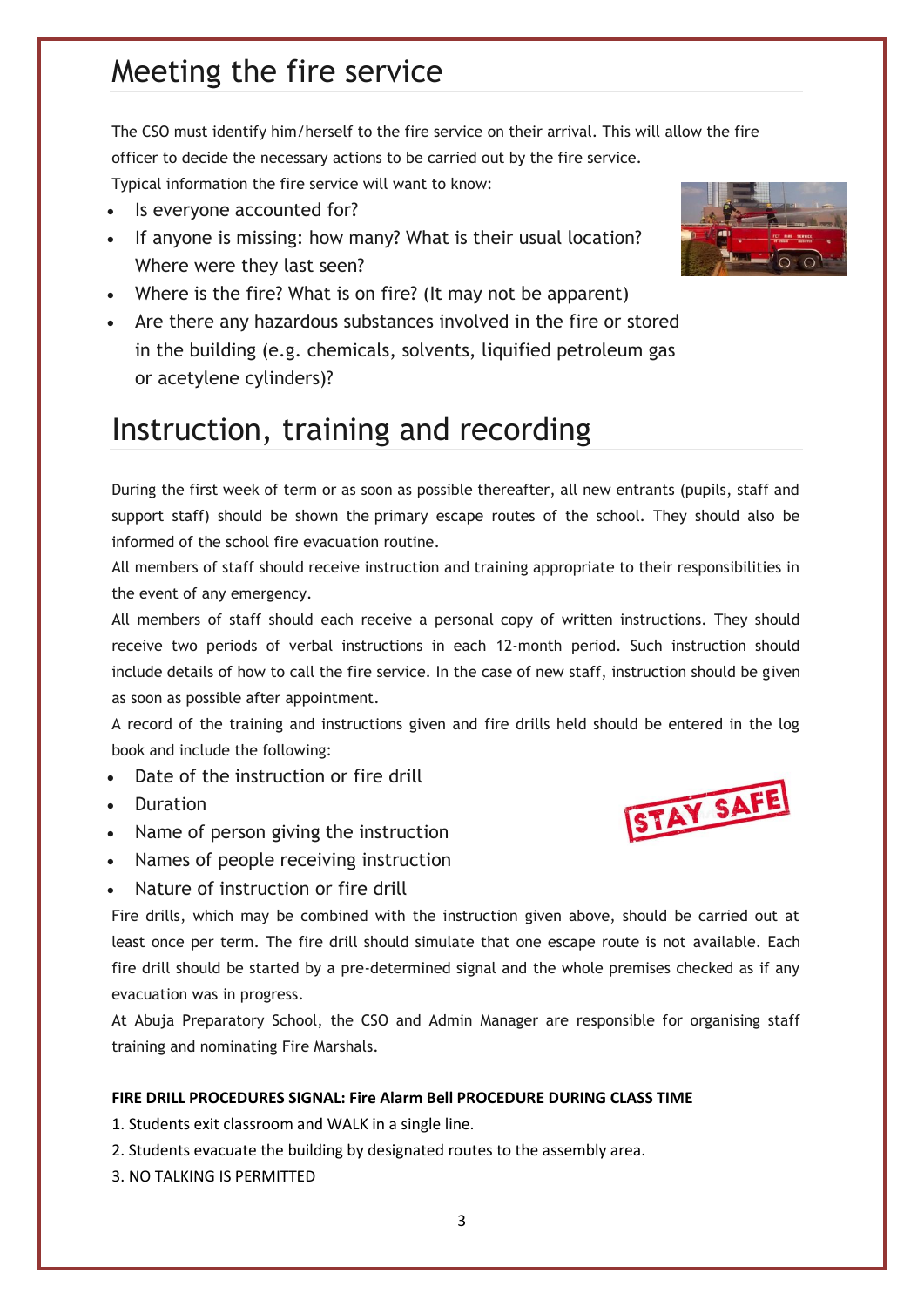4. Teachers: a. Take your roll book/class roster with you (if possible). b. Check that all students are out of the classroom. c. Check that all exits are clear. d. Close classroom door. DO NOT LOCK. (Later entry may be required.)

5. In assembly area, teacher takes roll and accounts for each child and raises the red card (for attention) and green card (all clear).

6.Students in classrooms other than their own are to remain with that class until given permission to re-join their class.

7. Students remain in orderly and silent lines until all clear signal is given.

8. After returning to the classroom, teacher takes roll and accounts for each child. PROCEDURE

#### USED BEFORE SCHOOL DURING LUNCH AND BREAK

1.Students WALK to the assigned place on the yard where they meet their teacher before school. 2. Students wait in orderly and silent lines for their teacher, or other supervising adult, to conduct them to their proper assembly area.

#### PROCEDURE WHEN NOT IN YOUR OWN CLASSROOM

1.Teachers should be familiar with assembly area and evacuation route designated for that classroom or area.

2.The roll book/class roster should accompany the class and be used by the teacher, or supervising adult, to account for all students and raises the red card (for attention) and green card (all clear).

ALL SCHOOL PERSONNEL ARE TO PARTICIPATE DURING A FIRE DRILL Parents, guests and community people on the grounds during a drill must participate.



#### Abuja Central Fire Control Tel **080 32 003557**